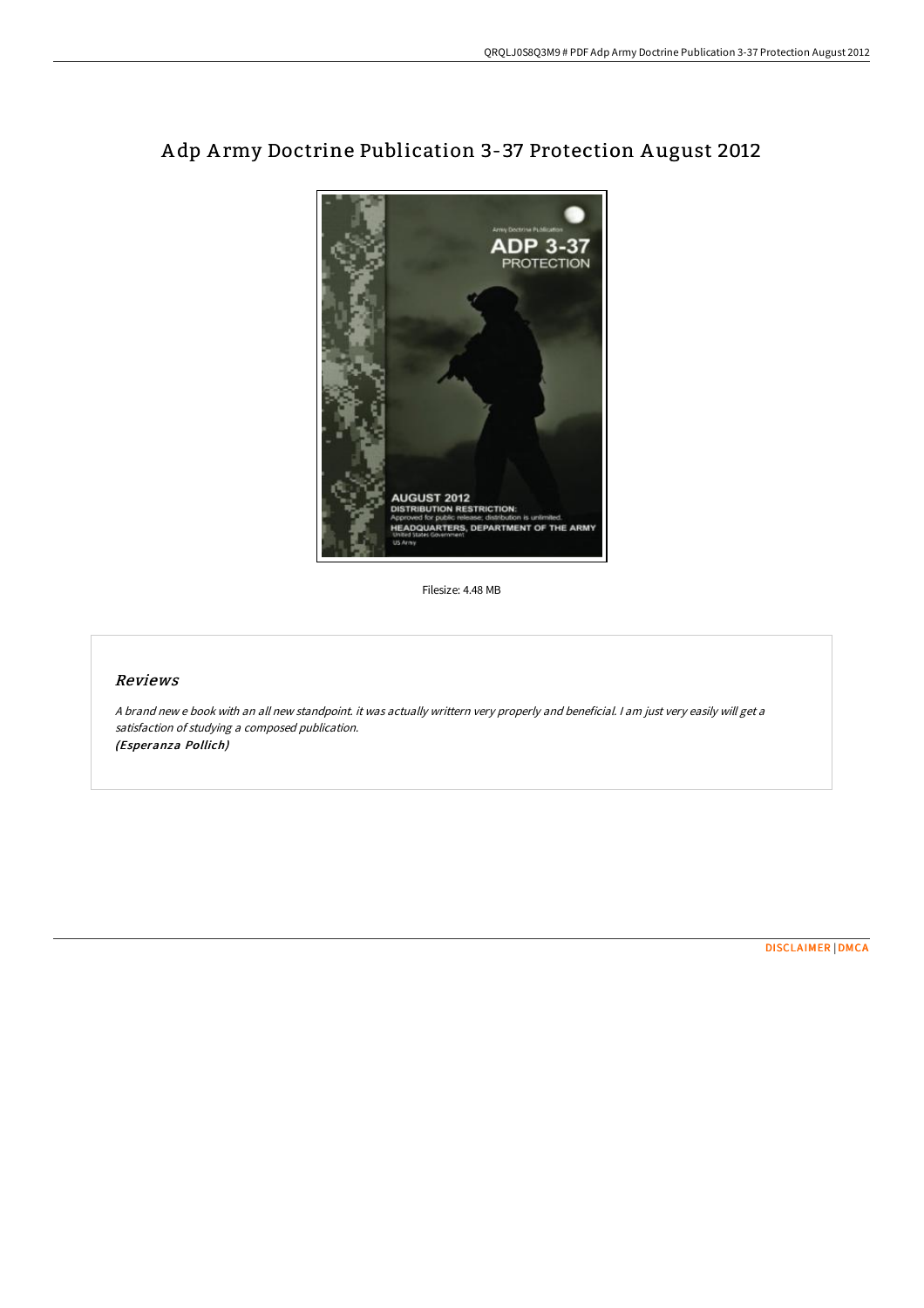## ADP ARMY DOCTRINE PUBLICATION 3-37 PROTECTION AUGUST 2012



To read Adp Army Doctrine Publication 3-37 Protection August 2012 eBook, you should access the button listed below and save the file or have access to additional information that are in conjuction with ADP ARMY DOCTRINE PUBLICATION 3-37 PROTECTION AUGUST 2012 book.

Createspace, United States, 2012. Paperback. Book Condition: New. 279 x 216 mm. Language: English . Brand New Book \*\*\*\*\* Print on Demand \*\*\*\*\*.Army Doctrine Publication (ADP) 3-37 provides guidance on protection and the protection warfighting function. It also provides the guiding protection principles for commanders and staffs who are responsible for planning and executing protection in support of unified land operations (see figure 1). ADP 3-37 corresponds with the Army operations doctrine introduced in ADP 3-0. The principal audience for ADP 3-37 is commanders and staffs. Commanders and staffs of Army headquarters serving as joint task force or multinational headquarters should also refer to applicable joint or multinational doctrine concerning the range of military operations and joint or multinational forces. Trainers and educators throughout the Army will also use this manual. ADP 3-37 outlines how protection is synchronized and integrated to preserve combat power, populations, partners, essential equipment, resources, and critical infrastructure from the effects of threats and hazards. The protection warfighting function enables commanders to preserve the force combat power by integrating protection capabilities within operations. It explains how protection can be achieved and applied through the combination and integration of reinforcement and complementary capabilities. Note. See ADRP 3-37 for a detailed explanation of the protection principles. Commanders, staffs, and subordinates ensure that their decisions and actions comply with applicable U.S., international and, in some cases, host nation laws and regulations. All commanders ensure that Soldiers operate according to the law of war and the rules of engagement (see FM 27-10). ADP 3-37 uses joint terms where applicable. For joint and Army definitions shown in the text, the term is italicized and the number of the proponent publication follows the definition. This publication is not the proponent for any Army terms. ADP 3-37 applies to the Active Army, Army...

 $\mathbf{R}$ Read Adp Army Doctrine [Publication](http://techno-pub.tech/adp-army-doctrine-publication-3-37-protection-au.html) 3-37 Protection August 2012 Online  $\boxed{\frac{1}{100}}$ Download PDF Adp Army Doctrine [Publication](http://techno-pub.tech/adp-army-doctrine-publication-3-37-protection-au.html) 3-37 Protection August 2012